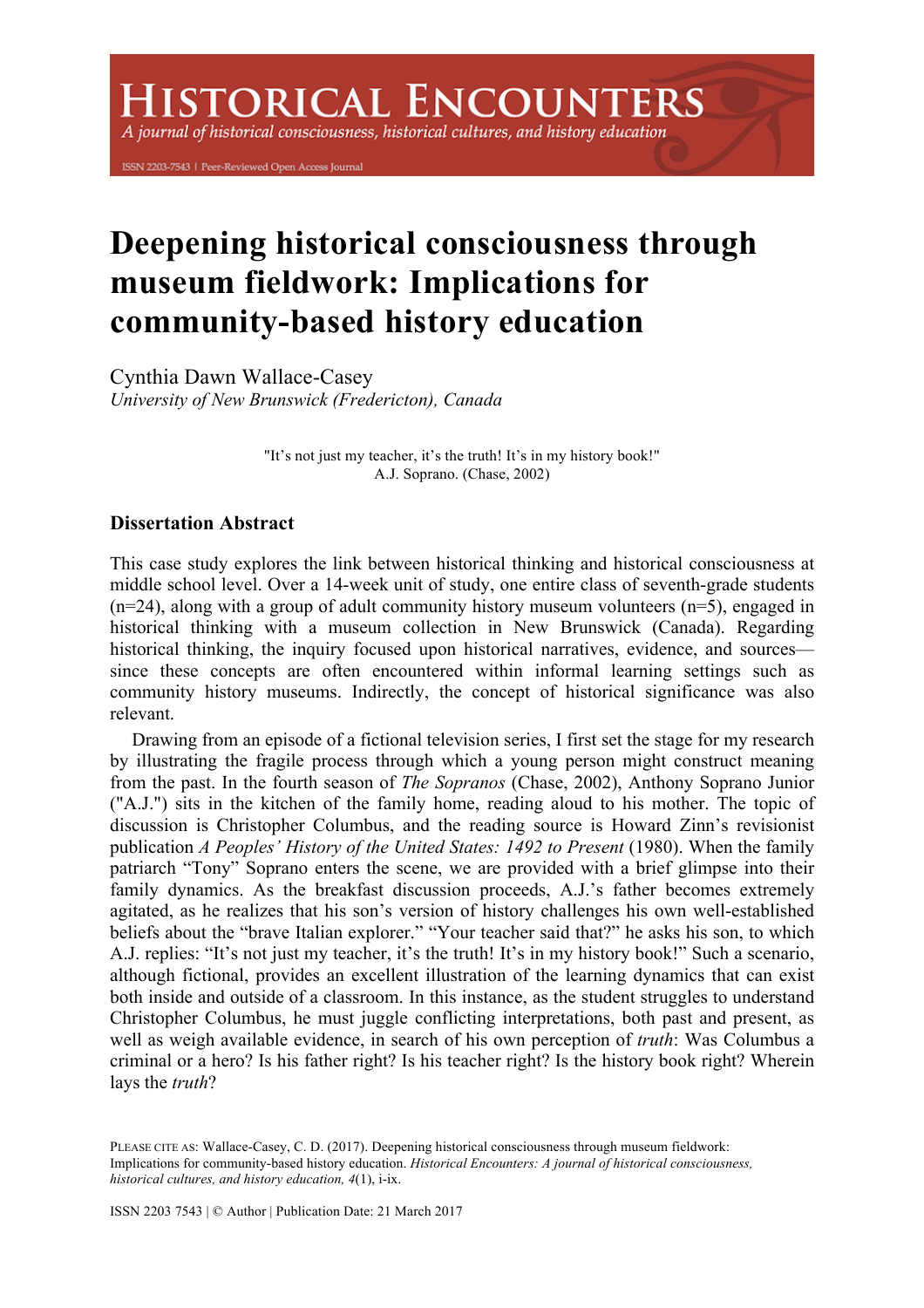The problem, as illustrated by this fictional scene, is that A.J. may never find the *truth* about Christopher Columbus. At best, according to theorist Jörn Rüsen, he may reach a contextual perception of the life and times of the explorer, recognizing that times have changed, and drawing personal meaning that is relevant to the present as well as the future. At worse, he may simply choose to accept his father's well-established beliefs about the "brave Italian explorer"—or his history teacher's criminal interpretation—as an unquestionable obligation to perpetuate a particular belief system. Likewise, as A.J.'s father struggles with generational differences between what he was taught in school about Christopher Columbus, and what his son is currently learning in his classroom, we are presented with a metaphorical question as to whether A.J.'s father, in light of his son's revisionist thinking, might be capable of changing his own well-established beliefs about his "hero." Inevitably, in the Soprano household the heavy hand of *truth* is dealt by the father, as the scene concludes with these weighty words: "He discovered America, is what he did. He was a brave Italian explorer. And in this house Christopher Columbus is a hero. End of story" (Chase, 2002). This is how I have framed my research problem.

#### **Research design**

The methodology adopted for this inquiry was informed by a sociocultural perspective. As a result, research procedures were framed around Falk and Dierking's (2000, 2013) *Contextual Model of Learning,* as well as Rüsen's (1987; 1993; 2004) typology of historical consciousness. The ultimate intent was to map out any changes that may have occurred over time regarding participants' relationship with their past, present, and future. This perspective seemed most fitting for the inquiry, since one of the greatest challenges associated with developing a research design for a community history museum often rests with identifying learning. As Wertsch (2002) has pointed out, what works well in the controlled social environment of a classroom may not produce equally valid data results in the differentlycontrolled social environment of a museum (see also Eakle & Dalesio, 2008; Foreman-Peck & Travers, 2013). Given such a distinction, Falk and Dierking (2000, 2013) have developed a *Contextual Model of Learning* that identifies four broad contexts for data analysis: personal, sociocultural, physical, and temporal (Allen et al., 2007, p. 229). This model has been widely used by researchers in science museums as a way of trying to make sense of how visitors learn in an informal learning setting (Allen et al., 2007; Kydd, 2005; Falk & Dierking, 2000; Anderson et al., 2007). While Falk and Dierking's model is not specific to middle school students nor community history museums per se, I considered it to be broadly applicable to my research design because it recognizes (regardless of age or discipline) that"[l]earning begins with the individual. Learning involves others. Learning takes place somewhere" (Falk & Dierking, 2002, p. 36), and learning continues over time (Falk & Dierking, 2000, p. 12). This model was also relevant to my research question, since it recognized the tacit nature of learning in a museum that manifests itself as historical consciousness.

My method choices were guided by current pedagogy surrounding historical thinking. In Canada, several notable scholars have spearheaded historical thinking as a disciplinary (domain-based) approach to history education (Clark, 2011; Duquette, 2011; Gibson, 2014; Létourneau & Moison, 2004; Lévesque, 2008, 2011; Osborne, 2006; Peck, 2009; Sandwell, 2005; Sandwell & Von Heyking, 2014; Sears, 2014; Seixas, 1996; Seixas & Morton, 2013). One of the central difficulties associated with teaching historical thinking in a history museum, however, rests with disciplinary distinctions within the domain of history. Since history museums are primarily keepers of artifacts (three-dimensional, non-literate objects), the object-based (material history) epistemology most often employed by museum curators cannot be considered the same as other approaches to historical inquiry (Corbishley, 2011,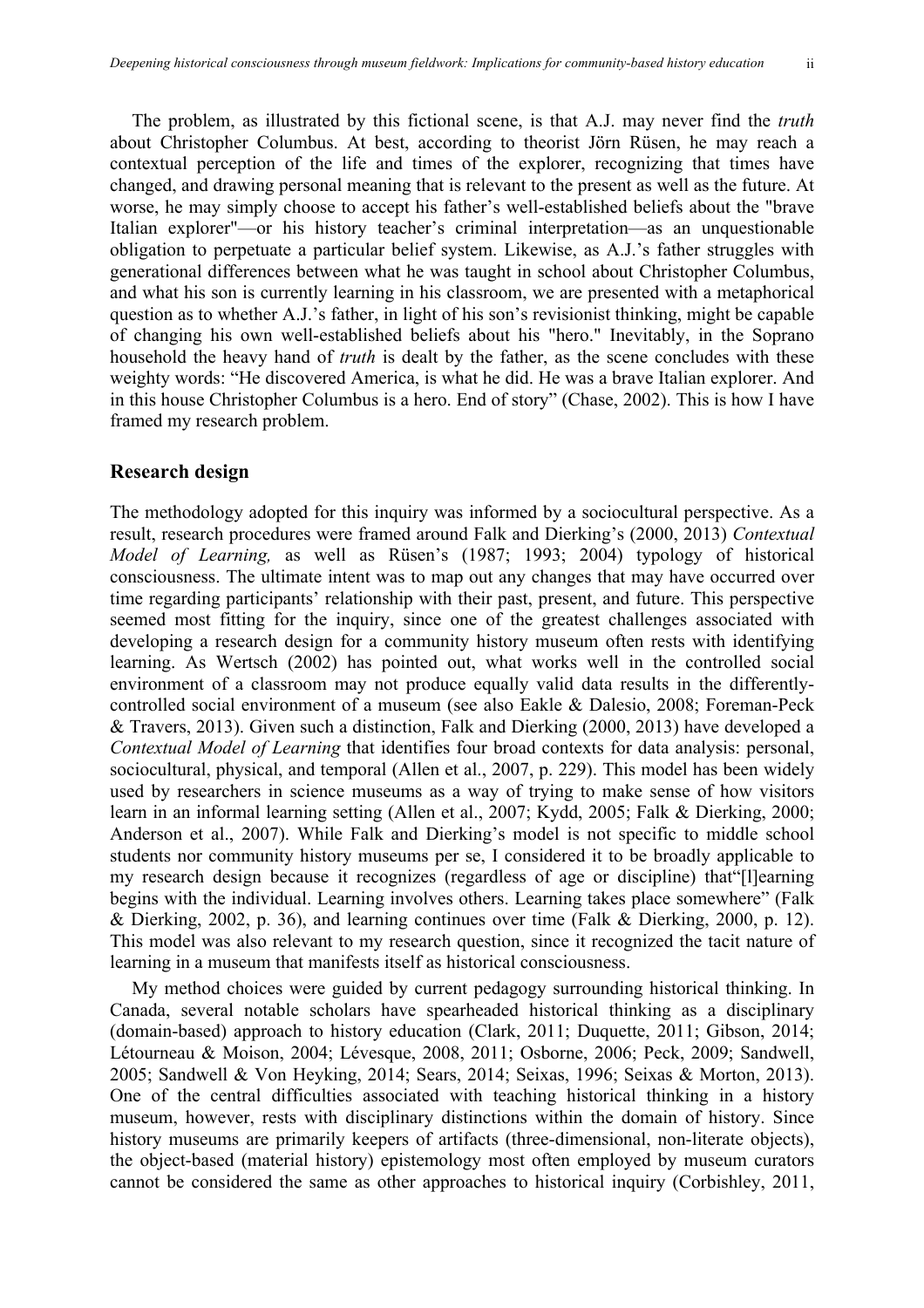2015; Hood, 2009; Jordanova, 2012; Létourneau, 1989; Thatcher Ulrich, 2001). Because of this distinction, I adopted a material history framework for historical inquiry (Elliot et al., 1994; Smith et al., 1985) that enabled students to *do* material history—as curators do in history museums. Such an approach required teaching students how to "read"—and critically analyze—objects for the evidence that they contained.

My method choices were also guided by distinctions between historical thinking and historical consciousness. As Duquette (2011) and others have argued (Charland, 2003; Laville, 2003; Rüsen, 2005, 1993; Seixas, 2004), the phenomenon of historical consciousness is not the same as the act of historical thinking—although the two are very closely related. This is because while the latter is explicit, the former is tacit. Likewise, while historical thinking can be evaluated and assessed against specific concepts of historical inquiry, historical consciousness cannot. To this end Jörn Rüsen (1987; 1993; 2004) has proposed a typology of historical consciousness that identifies four broad categories that reflect differing beliefs about the nature of historical knowledge: traditional, exemplary, critical, and genetic.

All of these factors combined ultimately led me to adopt an instrumental case study method (Creswell, 2007; Merriam, 2009; Stake, 2005) that provided opportunities to explore pragmatic applications for historical thinking and historical consciousness within a community history museum. This method choice also provided opportunities to explore the phenomenological meanings that participants drew from the lived experience of participating in a 14-week unit of study. The single-case design (Yin, 2009) was bounded by the context of time (one formal study unit), as well as by the formal arrangement of a classroom (one seventh-grade class) and a specific community history museum fieldwork experience. The case contained two embedded units of analysis: students participating in the experience of community history museum fieldwork as part of their studies (n=24), and adult museum volunteers participating in the same experience as facilitators (n=five).

My central research question was: **"**How can a heritage community assist middle school students in deepening their historical consciousness?" Within this overarching question there were three procedural sub-questions:

- 1. Can formal classroom instruction, adopting *The Historical Thinking Project* concepts for historical thinking, enable middle school students to think historically about the narratives they encounter within their community history museum?
- 2. Does participation in history museum fieldwork activities deepen the historical consciousness of these students?
- 3. Does student collaboration with older members of this volunteer heritage community deepen the historical consciousness of the older members themselves?

Given the challenges associated with conducting research within an informal learning setting, combined with required precision associated with establishing (and adhering to) a case study protocol, it was also necessary to break my research procedures down into three distinct phases:

• **Phase one (four weeks):** Collaborating with the classroom teacher, museum executive director, and museum volunteers as preparation for the community history museum fieldwork experience; documenting participants' entry positions regarding historical thinking and historical consciousness. Research instruments adopted for this initial phase included the *Canadians and Their Pasts* survey (Conrad et al., 2013) administered to both adult and student participants—as well as one in-depth (open) group interview with adult participants, and student written documentation assignments.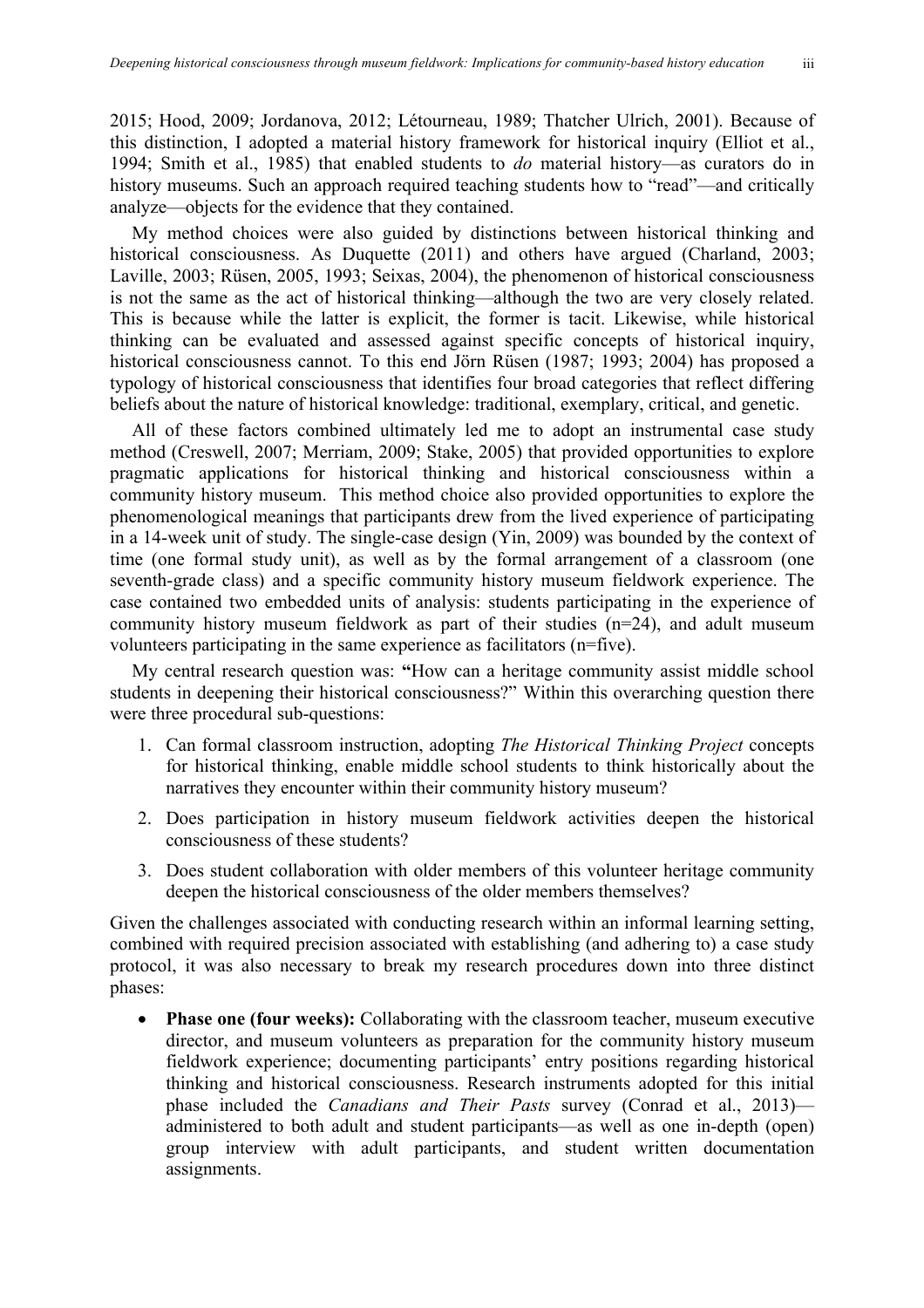- **Phase two (four weeks):** Documenting participants' engagement with the community history museum fieldwork experience—as active and independent learners. Research instruments adopted for this phase included student historic space mapping of the museum exhibits, as well as material history object analysis documentation, adultstudent think alouds, student artifact label-writing activities, and in-depth (open) adult group interviews following each museum visit.
- **Phase three (six weeks):** Providing time for the learning to be independently reinterpreted and re-visited as a new experience. Phase three research instruments included student material history object analysis activities, as well as development of a classroom museum, and in-depth (structured) student group interviews. As a final exit activity, all participants (adults and students) were asked to again complete specific portions of the *Canadians and Their Pasts* survey (Conrad et al., 2013).

During the first two phases students visited the community history museum four times, and the museum volunteers visited their classroom four times. During the final phase students remained in their classroom, working independently of the volunteers and the museum.

In order to situate this case study within a larger Canadian context of research regarding historical consciousness, the *Canadians and Their Pasts* survey (Conrad et al., 2013) was adopted as both a before and after point of comparison. All survey data was analyzed quantitatively against the larger *Canadians and Their Pasts* (provincial/national) survey, as well as coded qualitatively against the *a priori* theoretical framework of Rüsen's (1993) typology of historical consciousness.

Written documentation was analyzed qualitatively according to a two-cycle coding technique (Saldaῆa, 2009). First Cycle analysis involved descriptive and in vivo coding; this was followed by a Second Cycle of analysis using a pattern coding technique intended to identify narrative templates and patterns of significance. These narrative templates were then compared against Rüsen's (1993) typology of historical consciousness.

Interview data was transcribed and analyzed qualitatively according to a similar two-cycle coding technique (Saldaῆa, 2009). First Cycle analysis involved descriptive and in vivo coding; Second Cycle analysis involved a critical discourse method (Gee, 1999) that focussed upon social roles as an expression of group-identity and social goods as a way of thinking about the past. Second Cycle analysis also involved coding against Rüsen's (1993) typology of historical consciousness.

Ultimately, all of the data collected during each of the three phases of the inquiry was triangulated against each of the three procedural sub-questions, according to Falk and Dierking's (2000, 2013) *Contextual Model of Learning*. In so doing, all of the data sets were de-constructed according to four learning contexts (personal, sociocultural, physical, and temporal), then re-constructed in response to the main research question.

## **Key findings**

One of the central premises surrounding historical thinking is the belief that students can be empowered to "read the texts that structure their lives" (Seixas, 2001, p. 561; see also Conrad et al., 2013; Levesque, 2008; Nokes, 2013; Seixas & Morton, 2013; VanSledright, 2011; Wineburg, 2001). In this case study, historical thinking commenced with students actually examining the narratives that they encountered within the museum. They then sought to investigate the artifact evidence and sources behind such narratives, and eventually reinterpreted their findings as exhibit projects. In so doing, students extended their purview beyond the authority of the museum, and as such independently focussed their attention upon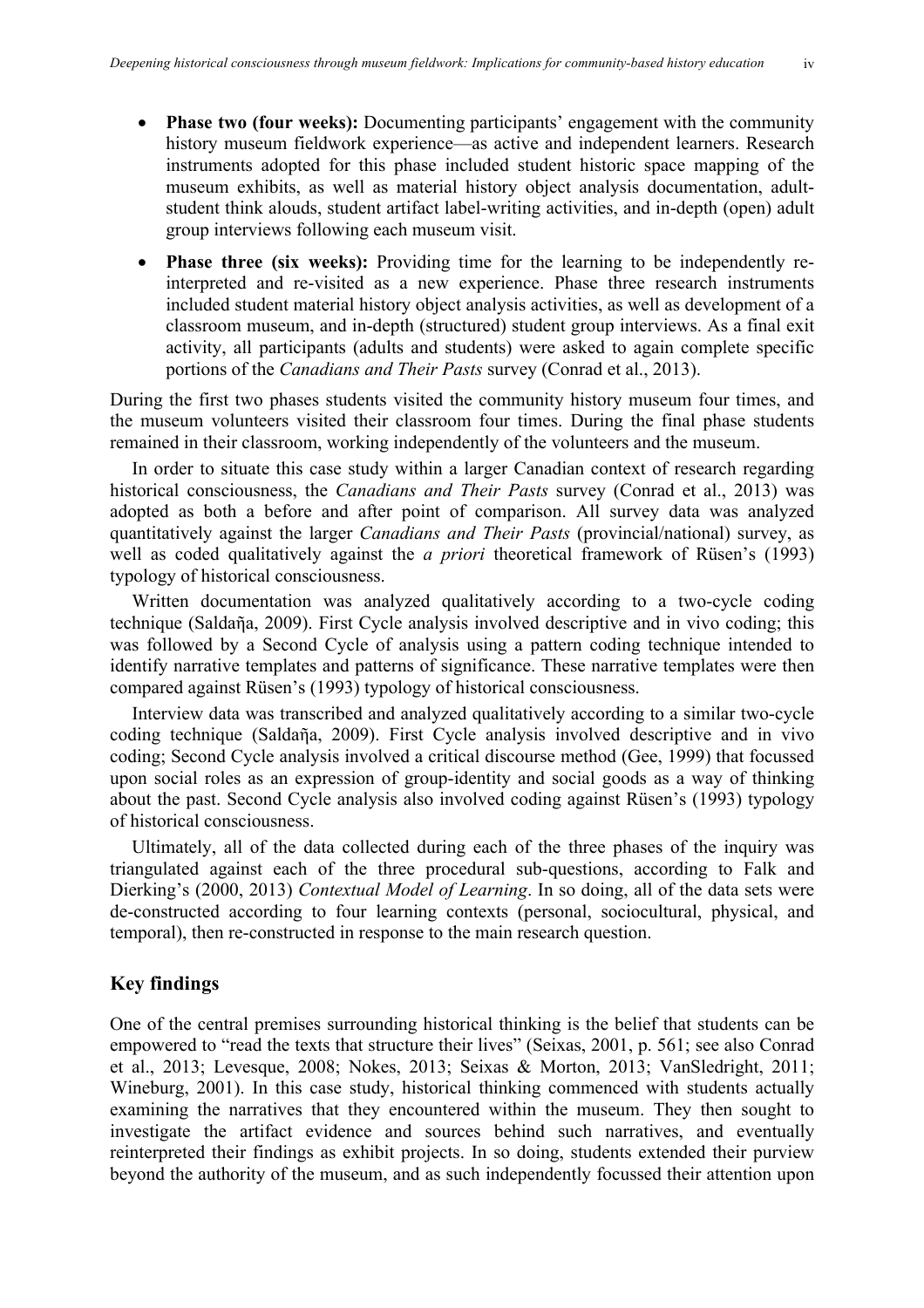a specific artifact source—drawing evidence from that source, asking questions, corroborating the source, and making inferences that were evidence-based. As a result, students came to recognise complexity in interpreting the past, and slight shifts in historical consciousness became evident within their beliefs about knowledge. These findings provide strong evidence to support Seixas' (2001) assertion that students can indeed be empowered to "read the texts that structure their lives" (p 561).

Through the adoption of a series of scaffolding tools designed around a Material History Framework for Historical Thinking, students who participated in this inquiry became actively engaged in: (a) discovering and deconstructing the narratives that they encountered within the museum, (b) analysing the artifact sources behind such narratives, and (c) reconstructing their own narrative claims. In turn, students' social roles transformed from passive listeners to active participants. Through collaborative use of the same set of scaffolding tools, adult participants became engaged in (a) responding to students' questions, and (b) modelling historical thinking. In turn, adults' social roles transformed from information-transmitters to collaborative agents. Adult participants also developed a sense of empathy for the students as historical researchers. Ultimately, the authority of the museum was challenged in a constructivist way, and the community of inquiry was opened up to include students as active members. These findings are significant because they indicate ways in which the students were actively adopting social roles as members of a community of inquiry. They were no longer sharing common narrative claims about the past, but rather pursuing more complex avenues of inquiry and re-constructing their own claims—within the parameters of the museum.

In examining the historical templates that students constructed, it was apparent that they continued to formulate hybrid narratives (partly their own and partly that of the museum) for remembering the past. Over time, however, these narratives for remembering Canada's past shifted away from what Rüsen (2005) has described as a traditional template—reflecting "consent about a valid common life"—toward an exemplary schema, "reflecting peculiar situations to regularities of what happened" (p. 29). Similarly, students' narratives for remembering New Brunswick's past also shifted away from traditional templates, toward a genetic "acceptance of different standpoints within a compromising perspective of common development" (Rüsen, 2005, p. 29). Within these transitions in historical consciousness, students' narrative re-constructions remained implicitly shaped by the museum. As such, their historical claims were based upon the physical context of where they encountered the artifacts, what other artifacts shared the same exhibit space, what understandings they gained from interacting with the museum volunteers, what they found in the artifact accession files, and what they found from consulting secondary sources.

By comparison, adults' narratives for remembering the past remained largely unchanged over the 14-week unit of study. Adult participants entered into this inquiry with firm narrative beliefs about what they wished to remember about Canada's past and New Brunswick's past. Participation in the fieldwork experience seemed to have no apparent effect upon these narratives. Participation also did not seem to impact adults' pre-existing beliefs about the authority of sources, or the constructed nature of historical knowledge. Nevertheless, participation did seem to bring about meaningful changes in adults' perceptions regarding students' abilities to think historically about the past.

#### **Conclusion**

Overall then, returning to the introduction of this abstract, where we sat in the fictional kitchen of the Soprano family, Tony and A.J. Soprano illustrate two distinct modes of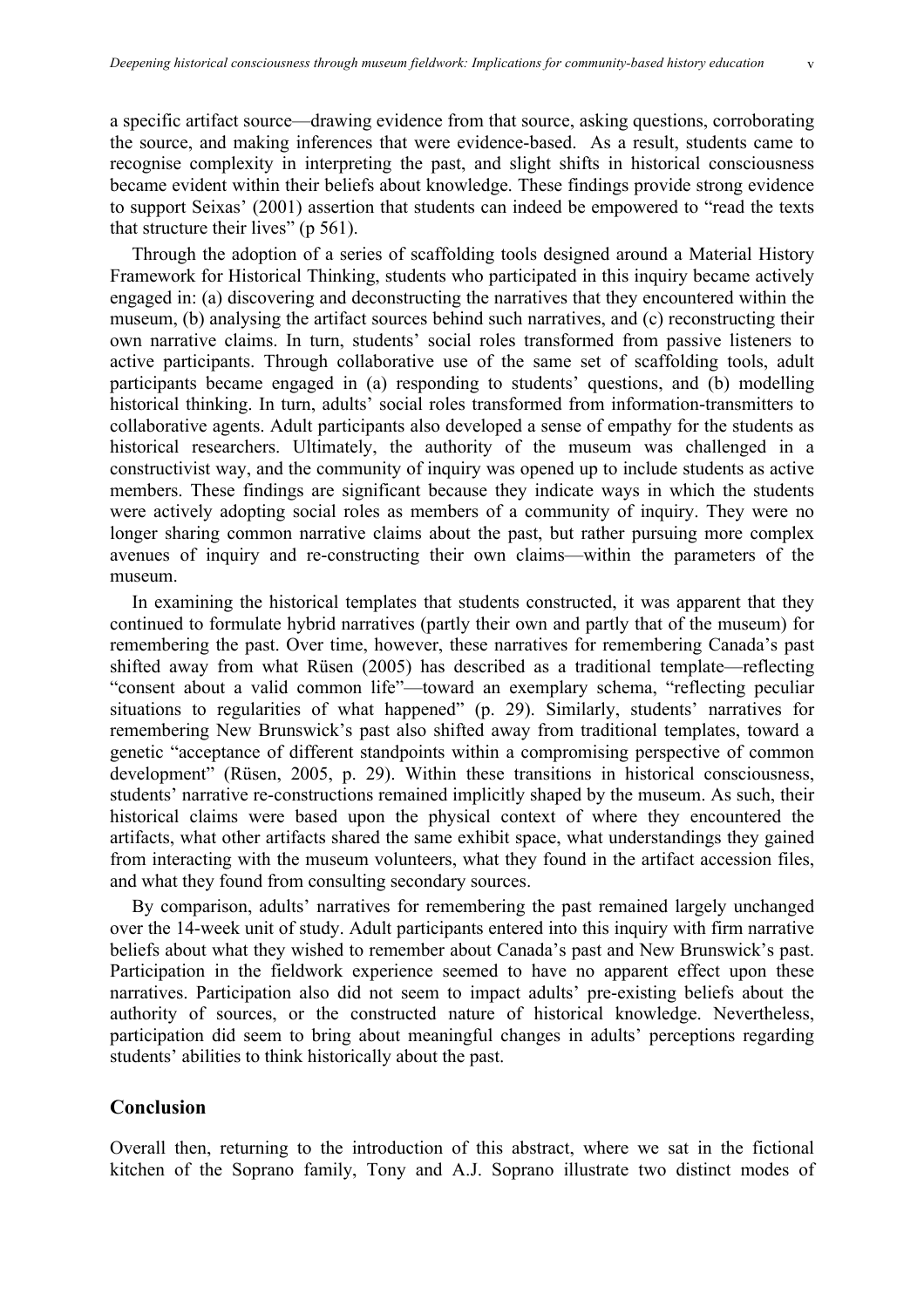historical consciousness—traditional and exemplary. They also serve to illustrate my original research problem. As the findings from this case study suggest, had the family patriarch and his son participated in a museum fieldwork experience such as this, Tony's traditional belief about Christopher Columbus probably would not have changed all that much. What might have changed, however, is his tolerance for an alternative perspective on the subject. Given such a script revision, A.J. may also have understood that *truth* lies not in any singular narrative, but in his own ability to carefully examine, compare, and contextualise the evidence behind such narrative claims. In this sense, simply confronting his father's historical *truth*, with yet another piece of textbook historical *truth*, would not constitute sophistication in historical thinking. Instead, as this case study suggests, in order for the two generations to actually listen and learn from each other, both the adult and student would have to relinquish their positions of authority. This is an important first step in enabling historical thinking within a community history museum.

By opening up the community of inquiry—as happened in this case study—students were empowered to challenge and re-write the claims that they encountered within the community history museum. While the experience did not lead many students to relinquish their trust in the authority of the museum, many adopted more sophisticated strategies for investigating and exploring the narratives that they encountered. They also came to place their trust in multiple sources of information about the past. Through participation in the museum fieldwork experience students began to realise the challenges historians face in piecing together (and validating) remnants of the past. Ultimately, through the lived experience of historical thinking with the museum, *history* became something that students envisioned *doing* for themselves. It was this sense of intellectual freedom…wonder…and discovery…that made the community history museum fieldwork experience so enjoyable for all involved.

These findings have implications for classroom teachers, museum educators, and history education researchers. They also point to the need for further empirical research regarding how museum exhibits can be opened up to enable alternative perspective-taking and more critical thinking about the past.

### **References**

- Allen, S., Gutwill, J., Perry, D.L., Garibay, C., Ellenbogen, K.M., Heimlich, J.E., Reich, C.A., & Klein, C. (2007). Research in museums: Coping with complexity. In Falk, J.H., Dierking, L.D., & Foutz, S. (Eds.), *In principle, in practice: Museums as learning institutions* (pp. 229-245). Lanham: Altamira Press.
- Anderson, D., Storksdieck, M, & Spock, M. (2007). Understanding the long-term impacts of museum experiences. In Falk, J.H., Dierking, L.D., & Foutz, S. (Eds.), *In principle, in practice: Museums as learning institutions* (pp. 197-215). Lanham: Altamira Press.
- Charland, J.-P. (2003). *Les élèves, l'histoire et la citoyenneté : Enquête auprès d'élèves des régions de Montréal et de Toronto*. Saint-Nicolas: Les presses de l'Université Laval.
- Chase, D. (Writer). (2002, September 29). Christopher [episode 42]. *The Sopranos*. Podcast retrieved from http://www.hbo.com
- Clark, P. (Ed.). (2011). *New possibilities for the past: Shaping history education in Canada*. Vancouver: UBC Press.
- Conrad, M., Ercikan, K., Freisen, G., Létourneau, J., Muise, D., Northrup, D., & Seixas, P. (2013). *Canadians and their Pasts*. Toronto: University of Toronto Press Scholarly Publishing Division.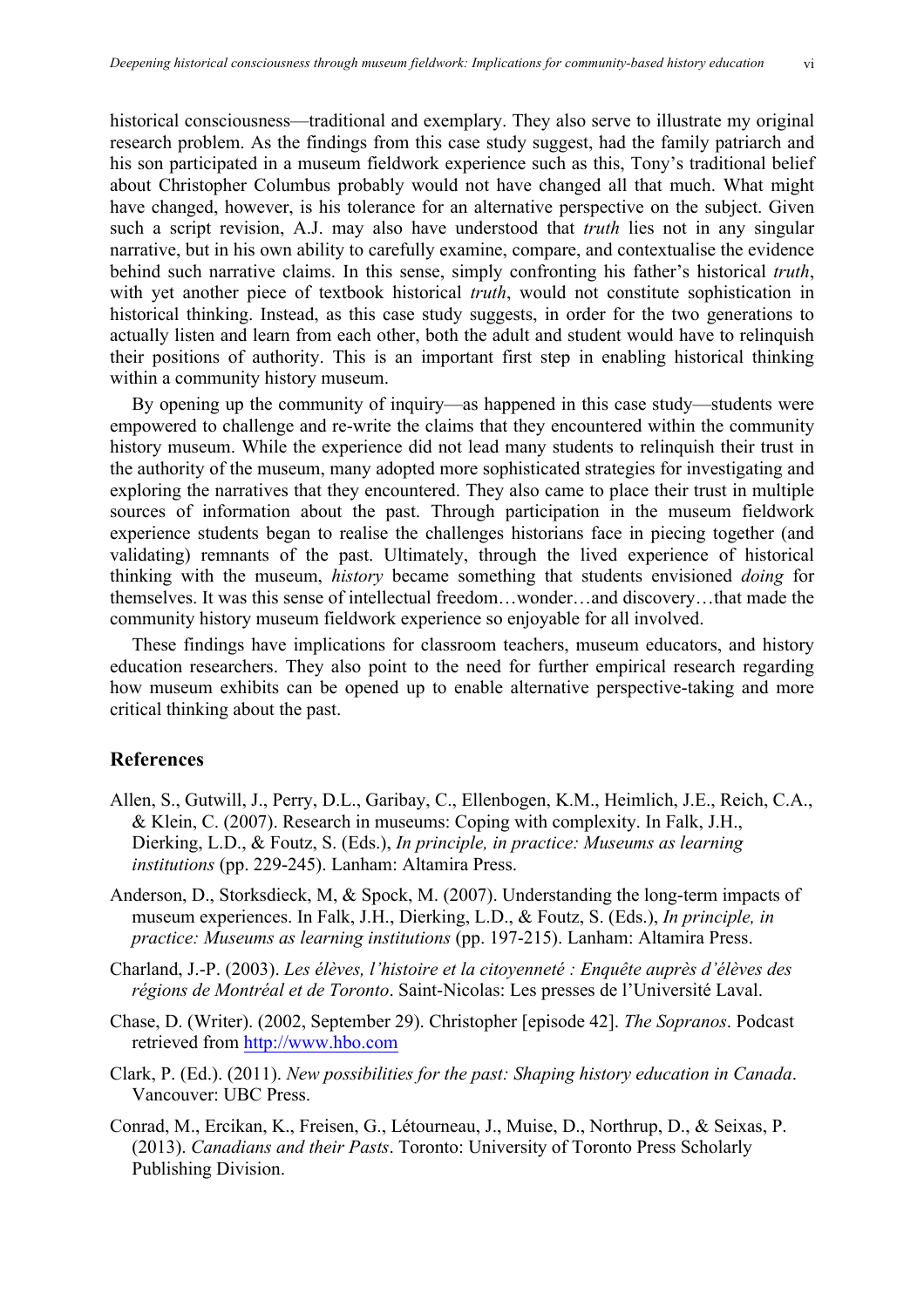- Corbishley, M. (2015). Object lessons in evidence-based learning. In C. Boulter, M. Reiss, & D. Sanders (Eds.) *Darwin-inspired learning* (pp. 117-129). Rotterdam : Sense Publishers.
- Corbishley, M. (2011). *Pinning down the past: Archaeology, heritage and education today*. Woodbridge: Boydell Press.
- Creswell, J. (2007). *Qualitative inquiry & research design: Choosing among five approaches*. Thousand Oaks: Sage Publications.
- Duquette, C. (2011). Le rapport entre la pensée historique et la conscience historique : Élaboration d'un modèle d'interaction lors de l'apprentissage de l'histoire chez les élèves de cinquième sécondaire des écoles francophones du Québec. (Unpublished doctoral dissertation). Université Laval, Québec.
- Eakle, A. J.,& Delasio, b. (2008). Museum literacies of a second-grade classroom. *The Reading Teacher*, 61(8), 604-613.
- Elliot R. et al. (1994). Towards a material history methodology. In S.M. Pearce, (Ed.), *Interpreting objects and collections* (pp. 109-124). New York: Routledge.
- Falk, J., & Dierking, L. (2000). *Learning from museums: Visitor experiences and the making of meaning*. Lanham: AltaMira Press.
- Falk, J. & Dierking, L. (2002). *Lessons without limits: How free-choice learning is transforming education*. Walnut Creek: AltaMira Press.
- Falk, J., & Dierking, L. (2013). *The Museum experience revisited*. Walnut Creek, CA: Left Coast Press.
- Foreman-Peck, L., & Travers, K. (2013). What is distinctive about museum pedagogy and how can museums best support learning in schools? An action research inquiry into the practice of three regional museums. *Educational Action Research*, 21(1), 28-41.
- Gee, J. (1999). *An introduction to discourse analysis: Theory and method*. London: Routledge.
- Gibson, L. (2014). Understanding ethical judgments in secondary school history classes. (Unpublished doctoral dissertation). University of British Columbia, Vancouver.
- Hood, A. (2009). Material culture: The object. In S. Barber, C. Peniston-Bird (Eds.), *History beyond the text: A student's guide to approaching alternative sources* (pp. 176 – 198). New York: Routledge.
- Jordanova, L. (2012). *The look of the past: Visual and material evidence in historical practise*. New York: Cambridge University Press.
- Kydd, G. (2005). *Seeing the world in 3D: Learning in the community*. Vancouver: Trafford Publishing.
- Laville, C. (2003). Pour une éducation historique critique, qu'attendre du courant de la
- conscience historique? In N. Tutiaux-Guillon & D. Nourrisson, *Identité,*
- *mémoire, conscience historique* (pp. 13-25). Saint-Étienne: Publications de l'Université Saint-Étienne.
- Létourneau, J. (1989). *Le coffer à outils du chercheur débutant: Guide d'initiation au travail intellectual*. Toronto: Oxford University Press.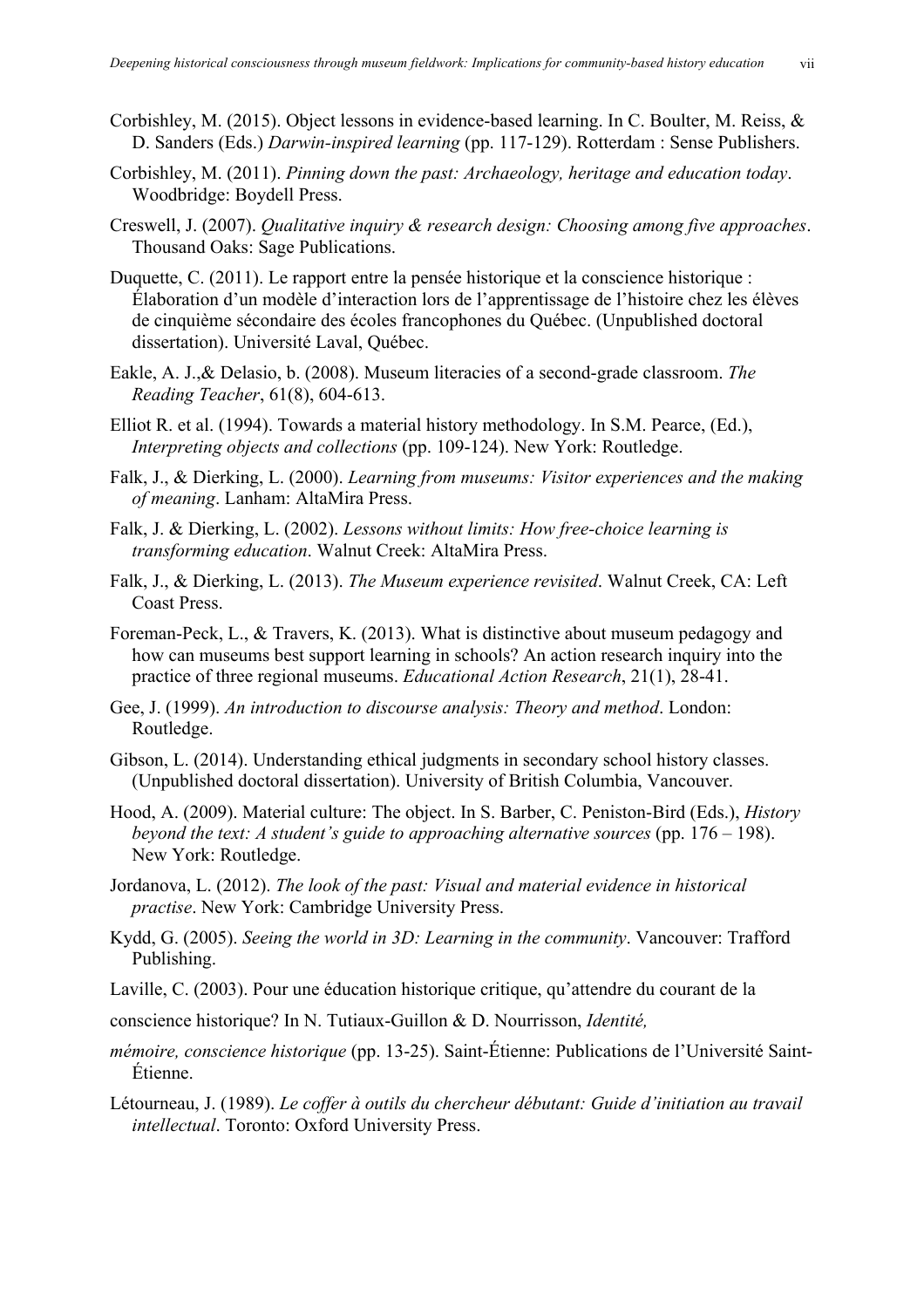- Létourneau, J. & Moison, S. (2004). Young people's assimilation of a collective historical memory: A case study of Quebecers of French-Canadian heritage. In P. Seixas (Ed.), *Theorizing historical consciousness* (pp. 109-128). Toronto: University of Toronto Press.
- Lévesque, S. (2008). *Thinking historically: Educating students for the twenty-first century*. Toronto: University of Toronto Press.
- Lévesque, S. (2011). What it means to think historically. In P. Clark (Ed.), *New possibilities for the past: Shaping history education in Canada* (pp. 115-138). Vancouver: UBC Press.
- Merriam, S. (2009). *Qualitative research: A guide to design and implementation*. San Francisco: Jossey-Bass.
- Osborne, K. (2006). 'To the past': Why we need to teach and study history. In R. W. Sandwell (Ed.), *To the past: History education, public memory, & citizenship in Canada* (pp. 103-131). Toronto: University of Toronto.
- Peck, C. (2009). Multi-ethnic high school students' understanding of historical significance: Implications for Canadian history education. (Unpublished doctoral dissertation). University of British Columbia, Vancouver.
- Rüsen, J. (1987). The didactics of history in West Germany: Towards a new self-awareness of historical studies. *History and Theory*, 26(3), 275-286.
- Rüsen, J. (1993). *Studies in metahistory*. Pretoria: Human Sciences Research Council.
- Rüsen, J. (2004). Historical consiousness: Narrative structure, moral function, and ontogenetic development. In P. Seixas (Ed.), *Theorizing historical consciousness* (pp. 63-85). Toronto: University of Toronto.
- Rüsen, J. (2005). *History: Narration, interpretation, orientation*. New York: Berghahn Books.
- Saldaῆa, J. (2009). *The coding manual for qualitative researchers*. London: Sage Publications.
- Sandwell, R. (2005). The Great Unsolved Mysteries of Canadian History: Using a web-based archives to teach history. *Canadian Social Studies*, 39(2). Retrieved from http://www.educ.ualberta.ca/css/Css\_39\_2/ARSandwell\_unsolved\_mysteries.htm
- Sears, A. (2014). "A history teacher looks forward." Report on the national meeting of The Histrical Thinking Project, Toronto, Ontario.
- Seixas, P. (1996). Conceptualising the growth of historical understanding. In D. Olson & N. Torrance (Eds.), *Handbook of education and human development: New models of learning, teaching, and schooling* (pp. 765-783). Oxford: Blackwell.
- Seixas, P. (2001). Review of research on social studies. In V. Richardson *(Ed.), Handbook of research on teaching* (4<sup>th</sup> ed., pp. 545-565). Washington, D.C.: American Educational Research Association.
- Seixas, P. (Ed.). (2004). *Theorizing historical consciousness*. Toronto: University of Toronto Press.
- Seixas, P. & Morton, T. (2013). *The big six historical thinking concepts*. Toronto: Nelson.
- Smith, S. et al. (1985). Towards a material history methodology. *Material History Bulletin*, 22, 31-40.